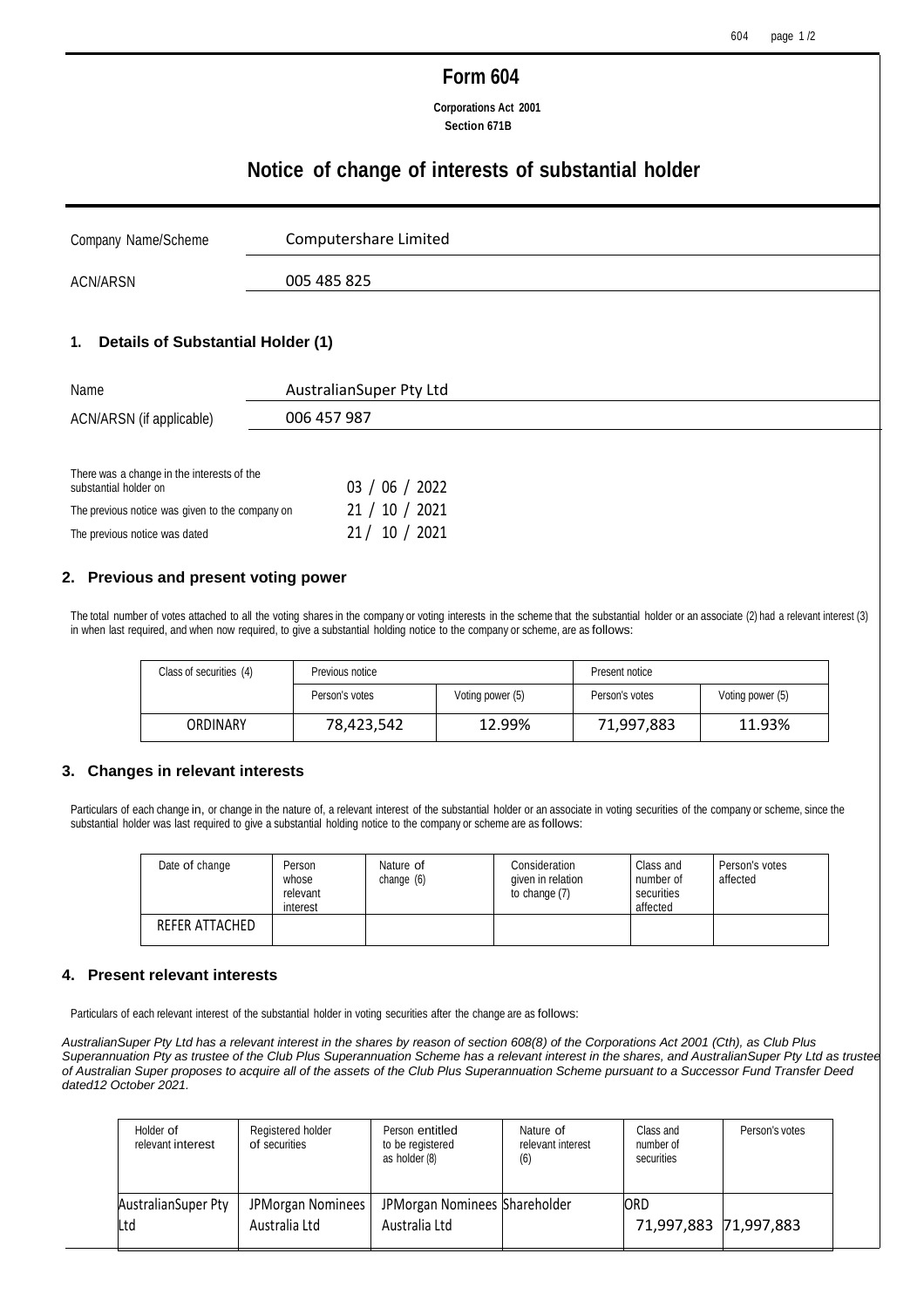### **5. Changes in association**

The persons who have become associates (2) of, ceased to be associates of, or have changed the nature of their association (9) with, the substantial holder in relation to voting interests in the company or scheme are as follows:

| Name and ACN/ARSN (if applicable) | Nature of association |
|-----------------------------------|-----------------------|
| N/A                               |                       |
|                                   |                       |

## **6. Addresses**

The addresses of persons named in this form are as follows:

| Name                    | Address                                          |
|-------------------------|--------------------------------------------------|
| AustralianSuper Pty Ltd | Level 30, 130 Lonsdale Street Melbourne VIC 3000 |
|                         |                                                  |

# **Signature**

| print name | Andrew Lazar | capacity | Compliance Senior Manager |
|------------|--------------|----------|---------------------------|
| sign here  |              | date     | 07/06/2022                |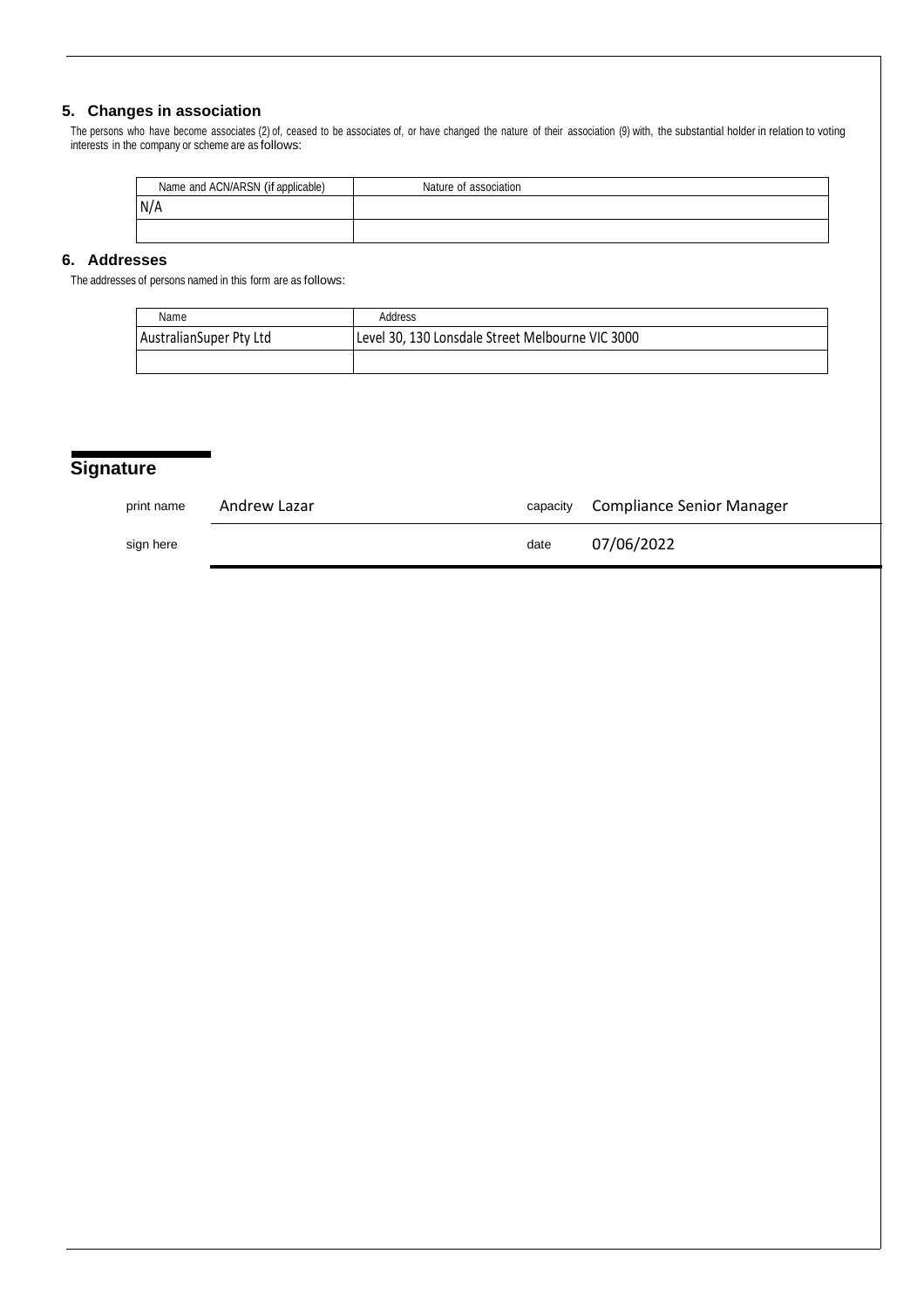| <b>Security Name</b>        | <b>Security Code</b> | Trade<br>Description | <b>Trade Date</b> | Settlement<br>Date | Units     | Price |
|-----------------------------|----------------------|----------------------|-------------------|--------------------|-----------|-------|
| COMPUTERSHARE LTD CO        | 6180412              | OS-PUR               | 19/10/2021        | 21/10/2021         | 273       | 18.19 |
| COMPUTERSHARE LTD CO        | 6180412              | OS-PUR               | 25/10/2021        | 27/10/2021         | 830       | 17.99 |
| COMPUTERSHARE LTD CO        | 6180412              | OS-PUR               | 27/10/2021        | 29/10/2021         | 906       | 18.65 |
| COMPUTERSHARE LTD CO        | 6180412              | OS-SAL               | 27/10/2021        | 29/10/2021         | $-980$    | 18.72 |
| COMPUTERSHARE LTD CO        | 6180412              | OS-SAL               | 29/10/2021        | 2/11/2021          | $-691$    | 19.20 |
| COMPUTERSHARE LTD CO        | 6180412              | OS-PUR               | 4/11/2021         | 8/11/2021          | 76257     | 19.35 |
| COMPUTERSHARE LTD CO        | 6180412              | OS-SAL               | 5/11/2021         | 9/11/2021          | $-800$    | 19.03 |
| COMPUTERSHARE LTD CO        | 6180412              | OS-PUR               | 9/11/2021         | 11/11/2021         | 84        | 18.98 |
| COMPUTERSHARE LTD CO        | 6180412              | OS-SAL               | 12/11/2021        | 16/11/2021         | $-150$    | 19.85 |
| COMPUTERSHARE LTD CO        | 6180412              | OS-SAL               | 15/11/2021        | 17/11/2021         | $-706$    | 19.95 |
| COMPUTERSHARE LTD CO        | 6180412              | OS-PUR               | 15/11/2021        | 17/11/2021         | 425       | 19.94 |
| COMPUTERSHARE LTD CO        | 6180412              | OS-SAL               | 18/11/2021        | 22/11/2021         | $-1607$   | 19.55 |
| COMPUTERSHARE LTD CO        | 6180412              | OS-SAL               | 22/11/2021        | 24/11/2021         | $-800$    | 19.41 |
| COMPUTERSHARE LTD CO        | 6180412              | OS-PUR               | 23/11/2021        | 25/11/2021         | 20147     | 19.71 |
| COMPUTERSHARE LTD CO        | 6180412              | OS-PUR               | 23/11/2021        | 25/11/2021         | 21606     | 19.72 |
| COMPUTERSHARE LTD CO        | 6180412              | OS-SAL               | 29/11/2021        | 1/12/2021          | $-113$    | 19.20 |
| COMPUTERSHARE LTD CO        | 6180412              | <b>ADJUST</b>        | 1/12/2021         | 1/12/2021          | $-265711$ | 0.00  |
| COMPUTERSHARE LTD CO        | 6180412              | OS-PUR               | 1/12/2021         | 1/12/2021          | 273164    | 19.09 |
| COMPUTERSHARE LTD CO        | 6180412              | OS-PUR               | 6/12/2021         | 6/12/2021          | 273164    | 19.09 |
| COMPUTERSHARE LTD CO        | 6180412              | OS-PUR               | 6/12/2021         | 8/12/2021          | 69219     | 19.40 |
| COMPUTERSHARE LTD CO        | 6180412              | OS-SAL               | 6/12/2021         | 8/12/2021          | $-3538$   | 19.12 |
| COMPUTERSHARE LTD CO        | 6180412              | OS-SAL               | 6/12/2021         | 6/12/2021          | $-273164$ | 19.09 |
| COMPUTERSHARE LTD CO        | 6180412              | OS-PUR               | 6/12/2021         | 8/12/2021          | 154381    | 19.39 |
| COMPUTERSHARE LTD CO        | 6180412              | OS-PUR               | 10/12/2021        | 10/12/2021         | 154381    | 19.39 |
| COMPUTERSHARE LTD CO        | 6180412              | OS-SAL               | 10/12/2021        | 10/12/2021         | $-154381$ | 19.39 |
| COMPUTERSHARE LTD CO        | 6180412              | OS-SAL               | 15/12/2021        | 17/12/2021         | $-265$    | 19.55 |
| COMPUTERSHARE LTD CO        | 6180412              | OS-SAL               | 17/12/2021        | 21/12/2021         | $-166347$ | 19.73 |
| COMPUTERSHARE LTD CO        | 6180412              | OS-PUR               | 20/12/2021        | 22/12/2021         | 78        | 19.60 |
| COMPUTERSHARE LTD CO        | 6180412              | OS-PUR               | 30/12/2021        | 4/01/2022          | 305       | 20.10 |
| COMPUTERSHARE LTD CO        | 6180412              | OS-PUR               | 31/12/2021        | 5/01/2022          | 1099      | 19.81 |
| <b>COMPUTERSHARE LTD CO</b> | 6180412              | OS-SAL               | 5/01/2022         | 7/01/2022          | $-3101$   | 20.44 |
| COMPUTERSHARE LTD CO        | 6180412              | OS-SAL               | 6/01/2022         | 10/01/2022         | $-2090$   | 20.14 |
| COMPUTERSHARE LTD CO        | 6180412              | OS-PUR               | 6/01/2022         | 10/01/2022         | 100       | 20.39 |
| COMPUTERSHARE LTD CO        | 6180412              | OS-SAL               | 7/01/2022         | 11/01/2022         | $-190$    | 20.30 |
| COMPUTERSHARE LTD CO        | 6180412              | OS-PUR               | 18/01/2022        | 20/01/2022         | 500       | 20.93 |
| COMPUTERSHARE LTD CO        | 6180412              | OS-SAL               | 19/01/2022        | 21/01/2022         | $-19007$  | 20.99 |
| COMPUTERSHARE LTD CO        | 6180412              | OS-SAL               | 20/01/2022        | 24/01/2022         | $-11225$  | 20.61 |
| COMPUTERSHARE LTD CO        | 6180412              | OS-SAL               | 21/01/2022        | 25/01/2022         | $-690$    | 20.13 |
| <b>COMPUTERSHARE LTD CO</b> | 6180412              | OS-SAL               | 21/01/2022        | 25/01/2022         | $-15438$  | 20.24 |
| COMPUTERSHARE LTD CO        | 6180412              | OS-SAL               | 24/01/2022        | 27/01/2022         | $-167482$ | 19.72 |
| COMPUTERSHARE LTD CO        | 6180412              | OS-SAL               | 25/01/2022        | 28/01/2022         | $-753$    | 19.22 |
| COMPUTERSHARE LTD CO        | 6180412              | OS-SAL               | 25/01/2022        | 25/01/2022         | -339596   | 17.05 |
| COMPUTERSHARE LTD CO        | 6180412              | OS-SAL               | 25/01/2022        | 28/01/2022         | $-178319$ | 19.20 |
| COMPUTERSHARE LTD CO        | 6180412              | OS-PUR               | 25/01/2022        | 25/01/2022         | 339596    | 17.05 |
| COMPUTERSHARE LTD CO        | 6180412              | OS-SAL               | 27/01/2022        | 31/01/2022         | $-1985$   | 19.18 |
| COMPUTERSHARE LTD CO        | 6180412              | OS-SAL               | 27/01/2022        | 31/01/2022         | $-36900$  | 19.33 |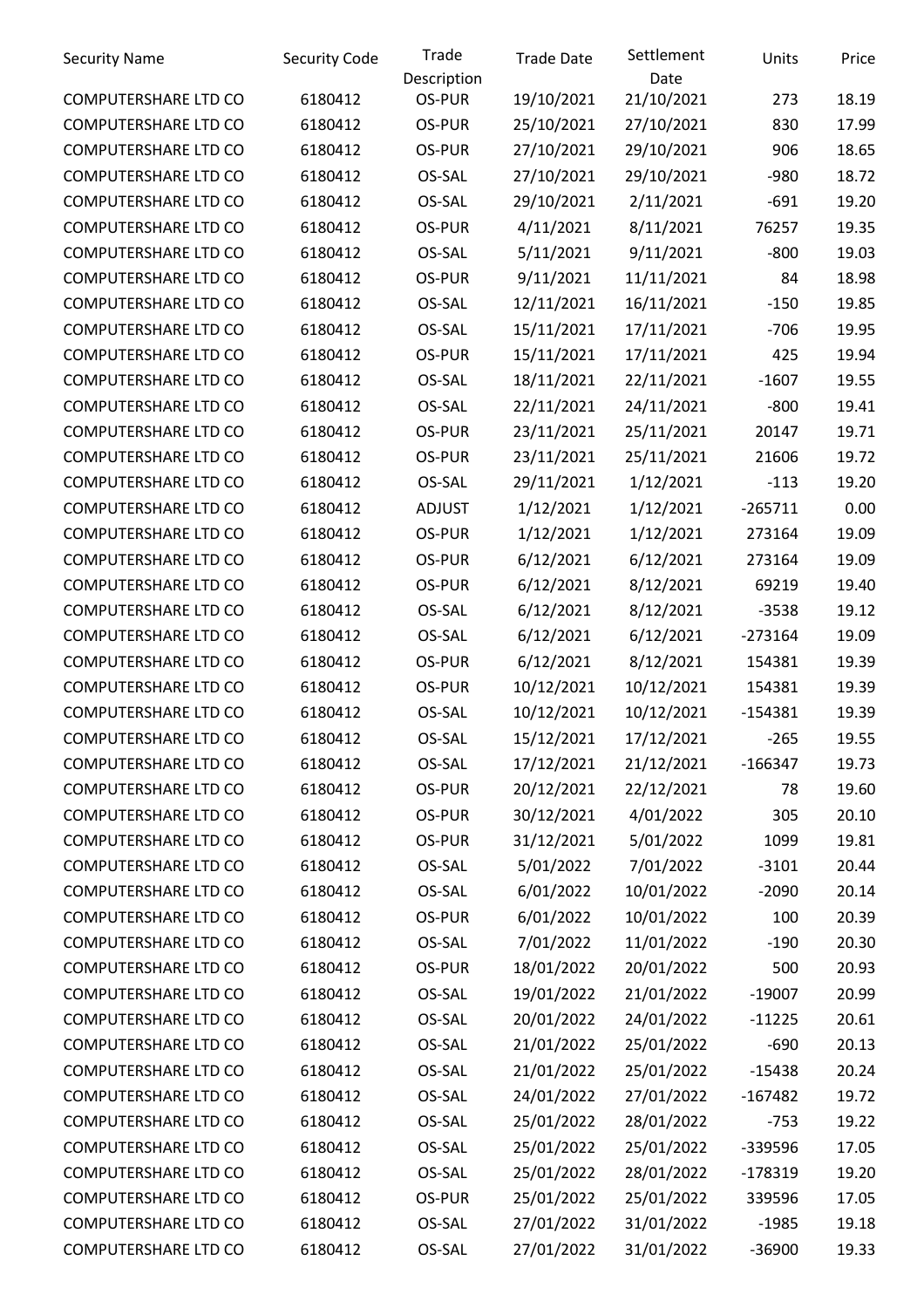| COMPUTERSHARE LTD CO        | 6180412 | OS-SAL | 28/01/2022 | 1/02/2022  | $-3500$   | 18.93 |
|-----------------------------|---------|--------|------------|------------|-----------|-------|
| COMPUTERSHARE LTD CO        | 6180412 | OS-SAL | 28/01/2022 | 1/02/2022  | $-23307$  | 19.13 |
| COMPUTERSHARE LTD CO        | 6180412 | OS-SAL | 31/01/2022 | 2/02/2022  | $-5185$   | 19.09 |
| COMPUTERSHARE LTD CO        | 6180412 | OS-SAL | 1/02/2022  | 3/02/2022  | $-1718$   | 19.65 |
| COMPUTERSHARE LTD CO        | 6180412 | OS-SAL | 2/02/2022  | 4/02/2022  | $-791$    | 20.66 |
| COMPUTERSHARE LTD CO        | 6180412 | OS-PUR | 2/02/2022  | 4/02/2022  | 743       | 20.62 |
| COMPUTERSHARE LTD CO        | 6180412 | OS-SAL | 3/02/2022  | 7/02/2022  | $-5079$   | 20.39 |
| COMPUTERSHARE LTD CO        | 6180412 | OS-PUR | 3/02/2022  | 7/02/2022  | 397       | 20.17 |
| COMPUTERSHARE LTD CO        | 6180412 | OS-PUR | 4/02/2022  | 4/02/2022  | 124377    | 20.53 |
| COMPUTERSHARE LTD CO        | 6180412 | OS-SAL | 4/02/2022  | 4/02/2022  | $-124377$ | 20.53 |
| COMPUTERSHARE LTD CO        | 6180412 | OS-PUR | 8/02/2022  | 10/02/2022 | 107       | 19.70 |
| COMPUTERSHARE LTD CO        | 6180412 | OS-SAL | 9/02/2022  | 11/02/2022 | $-706342$ | 22.39 |
| COMPUTERSHARE LTD CO        | 6180412 | OS-SAL | 10/02/2022 | 14/02/2022 | $-902441$ | 23.05 |
| <b>COMPUTERSHARE LTD CO</b> | 6180412 | OS-SAL | 10/02/2022 | 14/02/2022 | $-294667$ | 22.82 |
| COMPUTERSHARE LTD CO        | 6180412 | OS-PUR | 10/02/2022 | 14/02/2022 | 5896      | 22.78 |
| COMPUTERSHARE LTD CO        | 6180412 | OS-SAL | 10/02/2022 | 14/02/2022 | $-173$    | 22.93 |
| COMPUTERSHARE LTD CO        | 6180412 | OS-SAL | 11/02/2022 | 15/02/2022 | $-407133$ | 22.90 |
| COMPUTERSHARE LTD CO        | 6180412 | OS-PUR | 11/02/2022 | 15/02/2022 | 347       | 23.07 |
| COMPUTERSHARE LTD CO        | 6180412 | OS-SAL | 14/02/2022 | 16/02/2022 | $-183636$ | 23.08 |
| COMPUTERSHARE LTD CO        | 6180412 | OS-SAL | 15/02/2022 | 17/02/2022 | $-240654$ | 22.90 |
| COMPUTERSHARE LTD CO        | 6180412 | OS-SAL | 16/02/2022 | 18/02/2022 | $-84672$  | 23.10 |
| COMPUTERSHARE LTD CO        | 6180412 | OS-SAL | 16/02/2022 | 18/02/2022 | $-112518$ | 23.13 |
| COMPUTERSHARE LTD CO        | 6180412 | OS-SAL | 16/02/2022 | 18/02/2022 | $-300$    | 23.03 |
| COMPUTERSHARE LTD CO        | 6180412 | OS-SAL | 17/02/2022 | 21/02/2022 | $-820000$ | 23.31 |
| <b>COMPUTERSHARE LTD CO</b> | 6180412 | OS-SAL | 17/02/2022 | 21/02/2022 | $-40553$  | 23.45 |
| COMPUTERSHARE LTD CO        | 6180412 | OS-SAL | 17/02/2022 | 21/02/2022 | $-51256$  | 23.30 |
| <b>COMPUTERSHARE LTD CO</b> | 6180412 | OS-SAL | 21/02/2022 | 23/02/2022 | $-262470$ | 22.68 |
| COMPUTERSHARE LTD CO        | 6180412 | OS-SAL | 21/02/2022 | 23/02/2022 | $-347$    | 22.51 |
| COMPUTERSHARE LTD CO        | 6180412 | OS-PUR | 21/02/2022 | 23/02/2022 | 918       | 22.45 |
| COMPUTERSHARE LTD CO        | 6180412 | OS-SAL | 22/02/2022 |            | $-180000$ |       |
|                             |         | OS-PUR |            | 24/02/2022 |           | 22.25 |
| COMPUTERSHARE LTD CO        | 6180412 |        | 22/02/2022 | 24/02/2022 | 3821      | 22.19 |
| COMPUTERSHARE LTD CO        | 6180412 | OS-PUR | 22/02/2022 | 22/02/2022 | 128646    | 22.19 |
| COMPUTERSHARE LTD CO        | 6180412 | OS-SAL | 22/02/2022 | 24/02/2022 | $-2333$   | 22.44 |
| COMPUTERSHARE LTD CO        | 6180412 | OS-SAL | 23/02/2022 | 25/02/2022 | -93628    | 22.22 |
| COMPUTERSHARE LTD CO        | 6180412 | OS-SAL | 24/02/2022 | 28/02/2022 | $-83055$  | 21.57 |
| COMPUTERSHARE LTD CO        | 6180412 | OS-SAL | 24/02/2022 | 28/02/2022 | $-19$     | 21.64 |
| COMPUTERSHARE LTD CO        | 6180412 | OS-SAL | 25/02/2022 | 1/03/2022  | $-119802$ | 21.63 |
| COMPUTERSHARE LTD CO        | 6180412 | OS-SAL | 25/02/2022 | 1/03/2022  | $-100$    | 21.59 |
| COMPUTERSHARE LTD CO        | 6180412 | OS-SAL | 28/02/2022 | 2/03/2022  | $-207968$ | 21.67 |
| COMPUTERSHARE LTD CO        | 6180412 | OS-PUR | 28/02/2022 | 2/03/2022  | 750       | 21.79 |
| COMPUTERSHARE LTD CO        | 6180412 | OS-SAL | 1/03/2022  | 3/03/2022  | -74899    | 21.58 |
| COMPUTERSHARE LTD CO        | 6180412 | OS-SAL | 1/03/2022  | 3/03/2022  | $-750$    | 21.55 |
| COMPUTERSHARE LTD CO        | 6180412 | OS-PUR | 1/03/2022  | 3/03/2022  | 2259      | 21.66 |
| COMPUTERSHARE LTD CO        | 6180412 | OS-SAL | 2/03/2022  | 2/03/2022  | $-94571$  | 21.20 |
| COMPUTERSHARE LTD CO        | 6180412 | OS-PUR | 2/03/2022  | 2/03/2022  | 94571     | 21.20 |
| COMPUTERSHARE LTD CO        | 6180412 | OS-SAL | 2/03/2022  | 4/03/2022  | $-47$     | 20.91 |
| COMPUTERSHARE LTD CO        | 6180412 | OS-PUR | 2/03/2022  | 4/03/2022  | 729       | 20.99 |
| COMPUTERSHARE LTD CO        | 6180412 | OS-SAL | 3/03/2022  | 7/03/2022  | $-236077$ | 21.44 |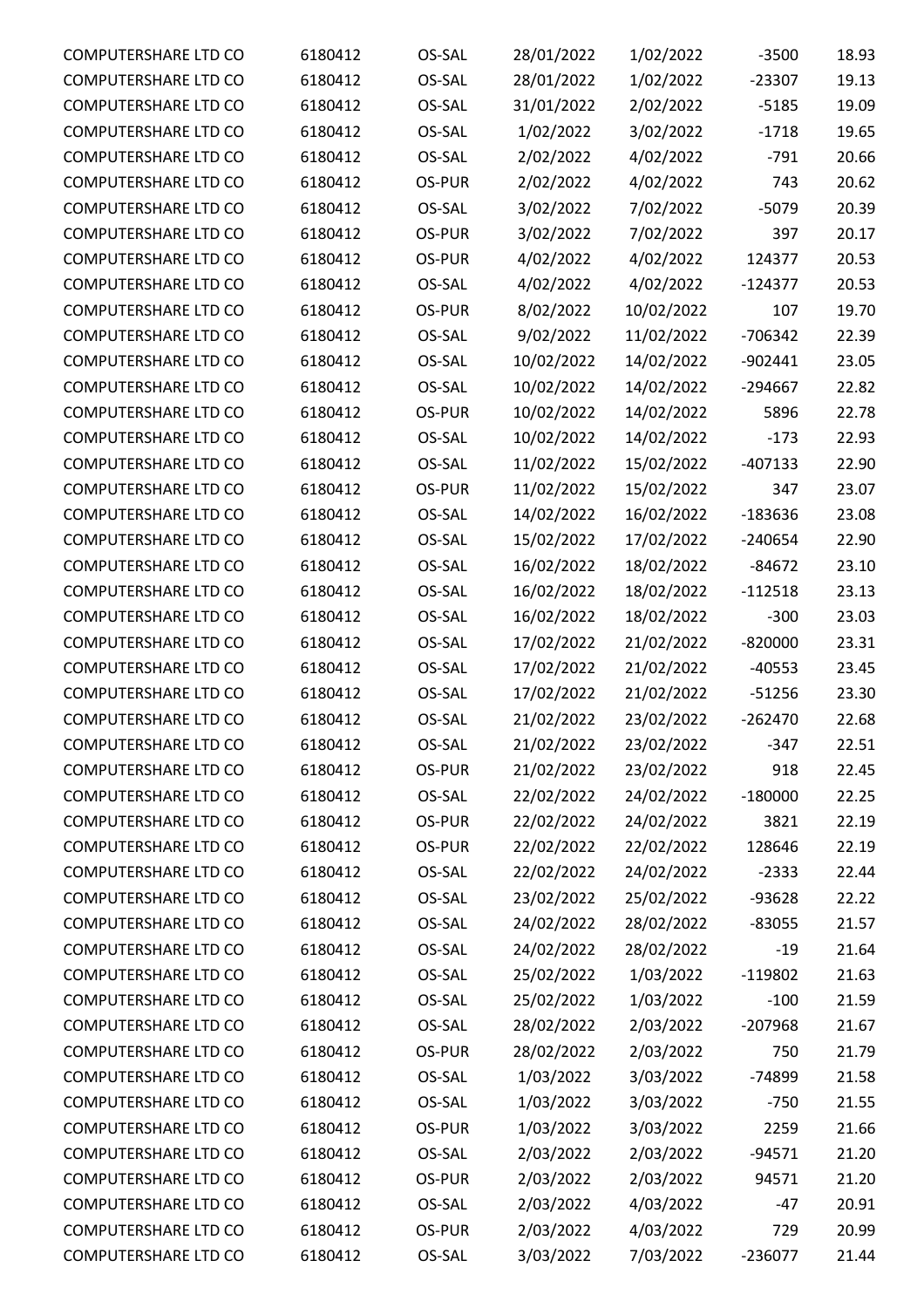| COMPUTERSHARE LTD CO        | 6180412 | OS-PUR | 3/03/2022  | 7/03/2022  | 1099      | 21.43 |
|-----------------------------|---------|--------|------------|------------|-----------|-------|
| <b>COMPUTERSHARE LTD CO</b> | 6180412 | OS-SAL | 4/03/2022  | 8/03/2022  | $-166$    | 20.90 |
| <b>COMPUTERSHARE LTD CO</b> | 6180412 | OS-SAL | 4/03/2022  | 8/03/2022  | $-89993$  | 20.99 |
| COMPUTERSHARE LTD CO        | 6180412 | OS-SAL | 4/03/2022  | 8/03/2022  | $-140647$ | 20.95 |
| COMPUTERSHARE LTD CO        | 6180412 | OS-PUR | 7/03/2022  | 9/03/2022  | 458       | 20.35 |
| <b>COMPUTERSHARE LTD CO</b> | 6180412 | OS-SAL | 7/03/2022  | 9/03/2022  | $-75653$  | 20.25 |
| COMPUTERSHARE LTD CO        | 6180412 | OS-SAL | 8/03/2022  | 10/03/2022 | $-35739$  | 20.57 |
| COMPUTERSHARE LTD CO        | 6180412 | OS-PUR | 9/03/2022  | 11/03/2022 | 440       | 20.89 |
| <b>COMPUTERSHARE LTD CO</b> | 6180412 | OS-SAL | 9/03/2022  | 11/03/2022 | $-84965$  | 20.85 |
| COMPUTERSHARE LTD CO        | 6180412 | OS-PUR | 15/03/2022 | 17/03/2022 | 972       | 21.86 |
| <b>COMPUTERSHARE LTD CO</b> | 6180412 | OS-PUR | 16/03/2022 | 18/03/2022 | 250       | 22.64 |
| COMPUTERSHARE LTD CO        | 6180412 | OS-PUR | 17/03/2022 | 21/03/2022 | 436       | 22.80 |
| <b>COMPUTERSHARE LTD CO</b> | 6180412 | OS-PUR | 17/03/2022 | 17/03/2022 | 509       | 21.71 |
| <b>COMPUTERSHARE LTD CO</b> | 6180412 | OS-PUR | 17/03/2022 | 21/03/2022 | 12486     | 22.94 |
| COMPUTERSHARE LTD CO        | 6180412 | OS-PUR | 18/03/2022 | 22/03/2022 | 2550      | 22.58 |
| COMPUTERSHARE LTD CO        | 6180412 | OS-PUR | 18/03/2022 | 22/03/2022 | 550       | 22.78 |
| <b>COMPUTERSHARE LTD CO</b> | 6180412 | OS-SAL | 21/03/2022 | 23/03/2022 | $-392$    | 22.89 |
| <b>COMPUTERSHARE LTD CO</b> | 6180412 | OS-PUR | 21/03/2022 | 23/03/2022 | 9964      | 22.81 |
| <b>COMPUTERSHARE LTD CO</b> | 6180412 | OS-SAL | 22/03/2022 | 24/03/2022 | $-168$    | 23.11 |
| COMPUTERSHARE LTD CO        | 6180412 | OS-PUR | 22/03/2022 | 24/03/2022 | 421       | 23.84 |
| <b>COMPUTERSHARE LTD CO</b> |         | OS-PUR |            |            | 500       | 23.98 |
|                             | 6180412 |        | 23/03/2022 | 25/03/2022 |           |       |
| <b>COMPUTERSHARE LTD CO</b> | 6180412 | OS-SAL | 23/03/2022 | 25/03/2022 | $-240$    | 24.00 |
| COMPUTERSHARE LTD CO        | 6180412 | OS-PUR | 24/03/2022 | 28/03/2022 | 844       | 24.05 |
| COMPUTERSHARE LTD CO        | 6180412 | OS-SAL | 24/03/2022 | 28/03/2022 | $-500$    | 24.00 |
| <b>COMPUTERSHARE LTD CO</b> | 6180412 | OS-PUR | 24/03/2022 | 28/03/2022 | 207       | 24.05 |
| COMPUTERSHARE LTD CO        | 6180412 | OS-PUR | 24/03/2022 | 28/03/2022 | 12851     | 24.10 |
| <b>COMPUTERSHARE LTD CO</b> | 6180412 | OS-PUR | 28/03/2022 | 30/03/2022 | 1689      | 24.28 |
| COMPUTERSHARE LTD CO        | 6180412 | OS-SAL | 29/03/2022 | 31/03/2022 | $-250$    | 24.24 |
| <b>COMPUTERSHARE LTD CO</b> | 6180412 | OS-PUR | 29/03/2022 | 31/03/2022 | 9053      | 24.29 |
| COMPUTERSHARE LTD CO        | 6180412 | OS-PUR | 29/03/2022 | 31/03/2022 | 222       | 24.29 |
| <b>COMPUTERSHARE LTD CO</b> | 6180412 | OS-PUR | 30/03/2022 | 1/04/2022  | 498       | 24.89 |
| COMPUTERSHARE LTD CO        | 6180412 | OS-PUR | 30/03/2022 | 1/04/2022  | 599       | 24.85 |
| COMPUTERSHARE LTD CO        | 6180412 | OS-SAL | 30/03/2022 | 1/04/2022  | $-660$    | 24.50 |
| COMPUTERSHARE LTD CO        | 6180412 | OS-PUR | 1/04/2022  | 5/04/2022  | 250       | 24.63 |
| COMPUTERSHARE LTD CO        | 6180412 | OS-SAL | 1/04/2022  | 5/04/2022  | $-2882$   | 24.46 |
| COMPUTERSHARE LTD CO        | 6180412 | OS-PUR | 4/04/2022  | 6/04/2022  | 1940      | 24.79 |
| COMPUTERSHARE LTD CO        | 6180412 | OS-SAL | 4/04/2022  | 6/04/2022  | $-479$    | 24.91 |
| COMPUTERSHARE LTD CO        | 6180412 | OS-PUR | 5/04/2022  | 7/04/2022  | 111954    | 25.16 |
| COMPUTERSHARE LTD CO        | 6180412 | OS-PUR | 5/04/2022  | 7/04/2022  | 260       | 25.15 |
| COMPUTERSHARE LTD CO        | 6180412 | OS-PUR | 6/04/2022  | 8/04/2022  | 700       | 25.34 |
| COMPUTERSHARE LTD CO        | 6180412 | OS-PUR | 7/04/2022  | 11/04/2022 | 1016      | 24.97 |
| COMPUTERSHARE LTD CO        | 6180412 | OS-SAL | 7/04/2022  | 11/04/2022 | $-265$    | 24.84 |
| COMPUTERSHARE LTD CO        | 6180412 | OS-PUR | 11/04/2022 | 13/04/2022 | 990       | 25.27 |
| COMPUTERSHARE LTD CO        | 6180412 | OS-PUR | 12/04/2022 | 14/04/2022 | 784       | 25.33 |
| <b>COMPUTERSHARE LTD CO</b> | 6180412 | OS-PUR | 13/04/2022 | 19/04/2022 | 600       | 24.86 |
| COMPUTERSHARE LTD CO        | 6180412 | OS-SAL | 14/04/2022 | 20/04/2022 | $-600$    | 25.14 |
| COMPUTERSHARE LTD CO        | 6180412 | OS-PUR | 20/04/2022 | 22/04/2022 | 390       | 25.72 |
| COMPUTERSHARE LTD CO        | 6180412 | OS-SAL | 20/04/2022 | 22/04/2022 | $-1990$   | 25.75 |
|                             |         |        |            |            |           |       |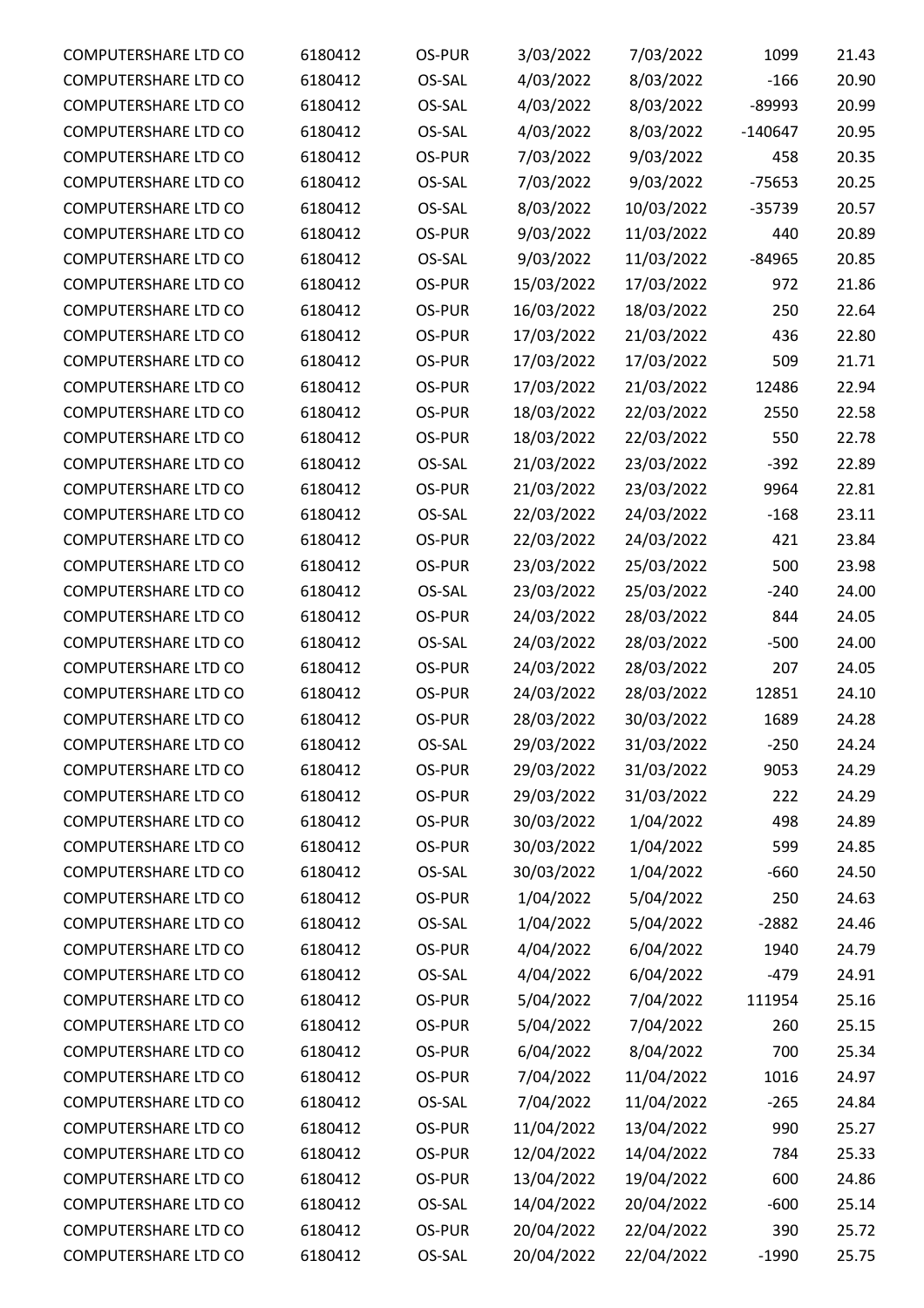| COMPUTERSHARE LTD CO                         | 6180412 | OS-SAL | 21/04/2022 | 26/04/2022 | $-700$    | 25.68 |
|----------------------------------------------|---------|--------|------------|------------|-----------|-------|
| COMPUTERSHARE LTD CO                         | 6180412 | OS-PUR | 21/04/2022 | 26/04/2022 | 500       | 25.65 |
| COMPUTERSHARE LTD CO                         | 6180412 | OS-PUR | 22/04/2022 | 27/04/2022 | 198       | 25.50 |
| COMPUTERSHARE LTD CO                         | 6180412 | OS-PUR | 22/04/2022 | 27/04/2022 | 5149      | 25.30 |
| <b>COMPUTERSHARE LTD CO</b>                  | 6180412 | OS-SAL | 26/04/2022 | 28/04/2022 | $-400$    | 24.87 |
| <b>COMPUTERSHARE LTD CO</b>                  | 6180412 | OS-PUR | 26/04/2022 | 28/04/2022 | 374       | 24.80 |
| COMPUTERSHARE LTD CO                         | 6180412 | OS-PUR | 26/04/2022 | 28/04/2022 | 69        | 24.39 |
| COMPUTERSHARE LTD CO                         | 6180412 | OS-PUR | 27/04/2022 | 29/04/2022 | 700       | 24.49 |
| <b>COMPUTERSHARE LTD CO</b>                  | 6180412 | OS-SAL | 28/04/2022 | 2/05/2022  | $-700$    | 24.38 |
| COMPUTERSHARE LTD CO                         | 6180412 | OS-PUR | 29/04/2022 | 3/05/2022  | 227       | 25.19 |
| <b>COMPUTERSHARE LTD CO</b>                  | 6180412 | OS-PUR | 2/05/2022  | 4/05/2022  | 6114      | 24.84 |
| COMPUTERSHARE LTD CO                         | 6180412 | OS-PUR | 3/05/2022  | 5/05/2022  | 6276      | 24.27 |
| <b>COMPUTERSHARE LTD CO</b>                  | 6180412 | OS-PUR | 3/05/2022  | 5/05/2022  | 697       | 24.08 |
| <b>COMPUTERSHARE LTD CO</b>                  | 6180412 | OS-PUR | 4/05/2022  | 6/05/2022  | 415       | 24.02 |
| COMPUTERSHARE LTD CO                         | 6180412 | OS-SAL | 4/05/2022  | 6/05/2022  | $-7261$   | 24.31 |
| COMPUTERSHARE LTD CO                         | 6180412 | OS-PUR | 5/05/2022  | 9/05/2022  | 235       | 24.50 |
| <b>COMPUTERSHARE LTD CO</b>                  | 6180412 | OS-PUR | 6/05/2022  | 10/05/2022 | 409       | 24.40 |
| COMPUTERSHARE LTD CO                         | 6180412 | OS-SAL | 6/05/2022  | 10/05/2022 | $-1999$   | 24.37 |
| <b>COMPUTERSHARE LTD CO</b>                  | 6180412 | OS-SAL | 9/05/2022  | 11/05/2022 | $-457$    | 24.10 |
| COMPUTERSHARE LTD CO                         | 6180412 | OS-SAL | 10/05/2022 | 12/05/2022 | $-213$    | 23.57 |
| COMPUTERSHARE LTD CO                         | 6180412 | OS-PUR | 10/05/2022 | 12/05/2022 | 350       | 23.48 |
| <b>COMPUTERSHARE LTD CO</b>                  | 6180412 | OS-SAL | 13/05/2022 | 17/05/2022 | $-68207$  | 23.74 |
| COMPUTERSHARE LTD CO                         | 6180412 | OS-PUR | 18/05/2022 | 20/05/2022 | 1222      | 24.27 |
| COMPUTERSHARE LTD CO                         | 6180412 | OS-PUR | 19/05/2022 | 23/05/2022 | 1177      | 23.50 |
| <b>COMPUTERSHARE LTD CO</b>                  | 6180412 | OS-SAL | 19/05/2022 | 23/05/2022 | $-84$     | 24.06 |
| COMPUTERSHARE LTD CO                         | 6180412 | OS-SAL | 20/05/2022 | 24/05/2022 | $-633$    | 24.39 |
| <b>COMPUTERSHARE LTD CO</b>                  | 6180412 | OS-SAL | 23/05/2022 | 25/05/2022 | $-918$    | 24.35 |
| COMPUTERSHARE LTD CO                         | 6180412 | OS-SAL | 23/05/2022 | 25/05/2022 | $-51622$  | 24.37 |
| <b>COMPUTERSHARE LTD CO</b>                  | 6180412 | OS-SAL | 24/05/2022 | 26/05/2022 | $-200$    | 23.91 |
| COMPUTERSHARE LTD CO                         | 6180412 | OS-SAL | 25/05/2022 | 27/05/2022 | $-1222$   | 23.42 |
| COMPUTERSHARE LTD CO                         | 6180412 | OS-PUR | 25/05/2022 | 27/05/2022 | 350       | 23.10 |
| COMPUTERSHARE LTD CO                         |         |        | 25/05/2022 |            |           | 22.77 |
|                                              | 6180412 | OS-SAL |            | 27/05/2022 | -58840    |       |
| COMPUTERSHARE LTD CO                         | 6180412 | OS-SAL | 27/05/2022 | 31/05/2022 | $-200$    | 22.81 |
| COMPUTERSHARE LTD CO<br>COMPUTERSHARE LTD CO | 6180412 | OS-SAL | 30/05/2022 | 1/06/2022  | $-390$    | 22.99 |
|                                              | 6180412 | OS-SAL | 30/05/2022 | 30/05/2022 | $-117623$ | 17.24 |
| COMPUTERSHARE LTD CO                         | 6180412 | OS-SAL | 30/05/2022 | 1/06/2022  | -58925    | 23.01 |
| COMPUTERSHARE LTD CO                         | 6180412 | OS-PUR | 30/05/2022 | 30/05/2022 | 117623    | 17.24 |
| COMPUTERSHARE LTD CO                         | 6180412 | OS-SAL | 31/05/2022 | 2/06/2022  | $-426$    | 23.07 |
| COMPUTERSHARE LTD CO                         | 6180412 | OS-SAL | 31/05/2022 | 2/06/2022  | -58698    | 23.20 |
| COMPUTERSHARE LTD CO                         | 6180412 | OS-SAL | 1/06/2022  | 3/06/2022  | $-4543$   | 23.28 |
| COMPUTERSHARE LTD CO                         | 6180412 | OS-SAL | 2/06/2022  | 6/06/2022  | $-203540$ | 23.15 |
| COMPUTERSHARE LTD CO                         | 6180412 | OS-SAL | 2/06/2022  | 6/06/2022  | $-1618$   | 23.34 |
| COMPUTERSHARE LTD CO                         | 6180412 | OS-PUR | 2/06/2022  | 6/06/2022  | 134       | 23.15 |
| COMPUTERSHARE LTD CO                         | 6180412 | OS-SAL | 3/06/2022  | 3/06/2022  | $-8137$   | 23.33 |
| COMPUTERSHARE LTD CO                         | 6180412 | OS-SAL | 3/06/2022  | 7/06/2022  | $-224809$ | 23.30 |
| COMPUTERSHARE LTD CO                         | 6180412 | OS-SAL | 3/06/2022  | 7/06/2022  | $-340000$ | 23.30 |
| COMPUTERSHARE LTD CO                         | 6180412 | OS-PUR | 3/06/2022  | 3/06/2022  | 8137      | 23.33 |
| COMPUTERSHARE LTD CO                         | 6180412 | OS-SAL | 3/06/2022  | 7/06/2022  | $-225$    | 23.20 |